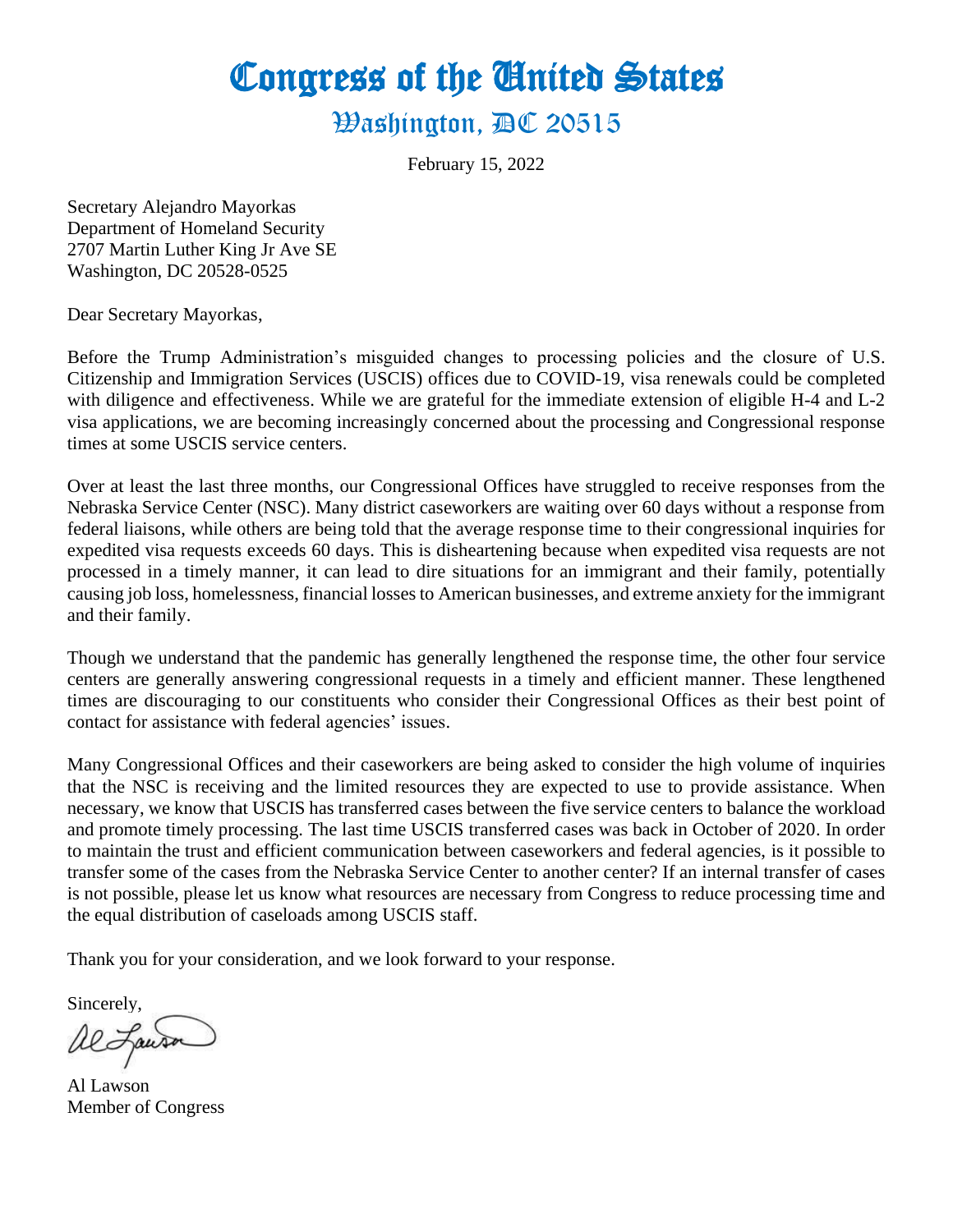Stephanie Murphy Marilyn Strickland

Joe Neguse Thomas R. Suozzi Member of Congress Member of Congress

Reda flair  $\overline{a}$ 

Rashida Tlaib James P. McGovern Member of Congress Member of Congress

Mike Quigley **Judy Chu** 

taves toules

Paul D. Tonko Mark Pocan Member of Congress Member of Congress

Sh Kn

Deborah Ross Julia Brownley Member of Congress Member of Congress

 $\mu$ a (Tros

Dina Titus Haley Stevens Member of Congress Member of Congress

Member of Congress Member of Congress

Thomas R. Suozzi

James P. Ure Dowen  $\blacksquare$  Tlaib James P. McGovernor,  $\blacksquare$ 

Mike duy Chu

Member of Congress Member of Congress

Arcis Poronne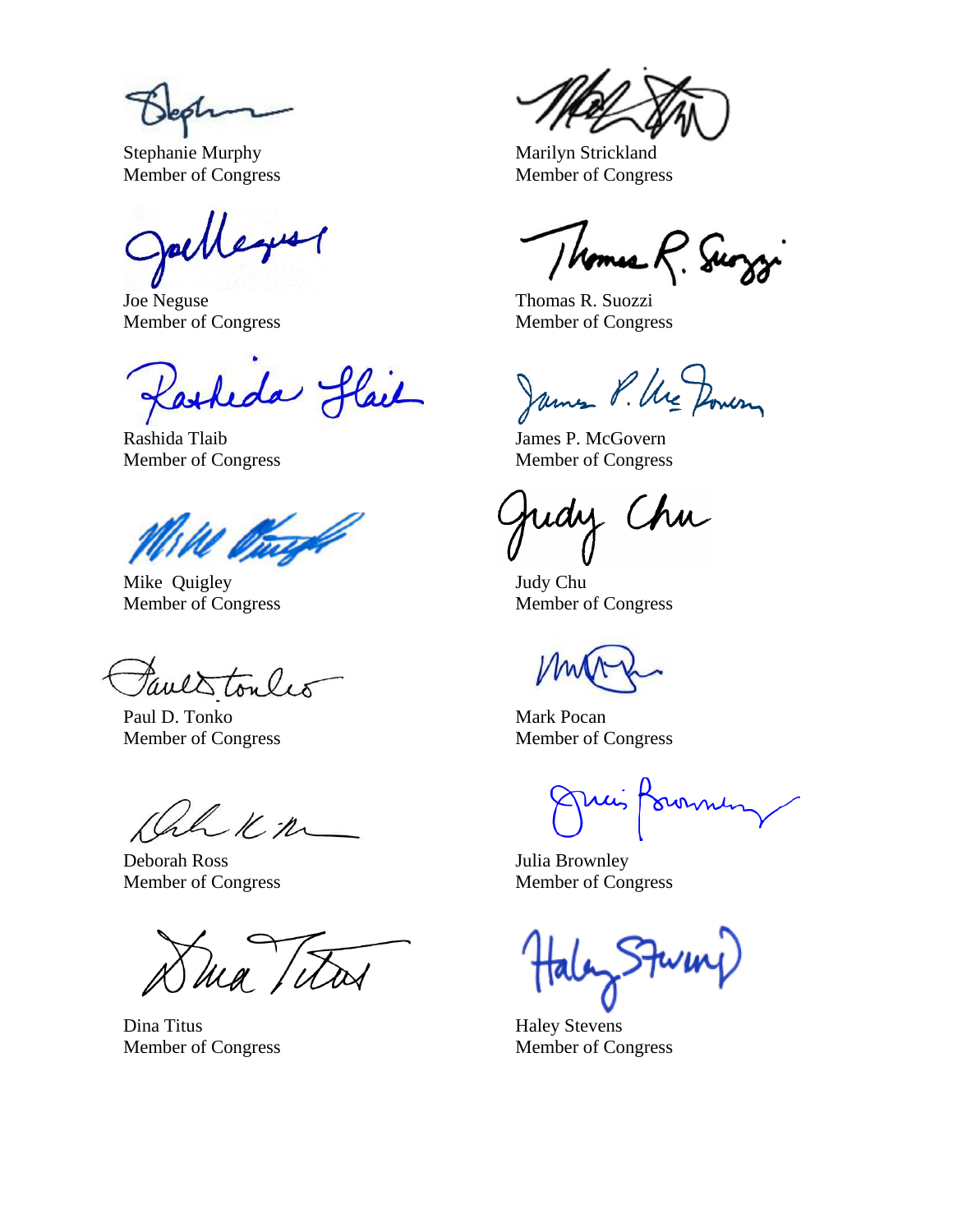Czuthi Azne

Kato<sup>:</sup> Porter Bonnie WatsonColeman

Raja Krishnamoorthi Donald Payne Jr. Member of Congress Member of Congress

Rail W. Hijalva

Raul Grijalva Kathy Castor Member of Congress Member of Congress

Yvette D. Clarke Brian Higgins

ember of Congress<br>Cleated E. Commonly Miles Showson

Gerald E. Connolly **Mike Thompson** Member of Congress Member of Congress

Mark Jaban

Mark Takano Byron Donalds

Cynthia Axne Henry C. "Hank" Johnson, Jr. Member of Congress Member of Congress

Katie Porter Bonnie Watson Coleman Member of Congress Member of Congress

Katie Porter<br>
Member of Congress<br>
Raja Krishnamoorthi Donald Payne Jr.

Katly Castor

Yvete D. Clarke

Member of Congress Member of Congress

Member of Congress Member of Congress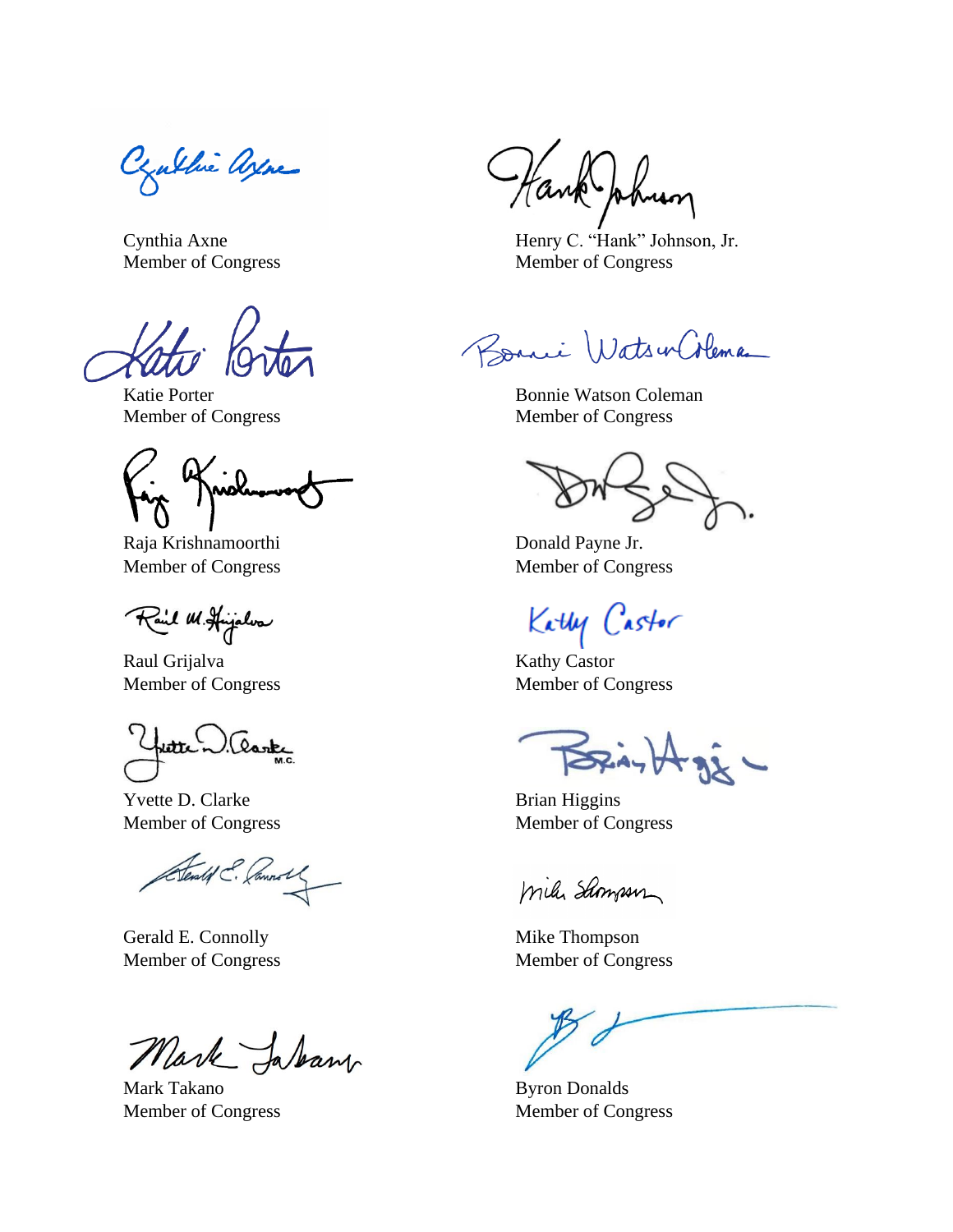iartell MW

Shontel M. Brown Ed Case

arren Art

Darren Soto Tom Malinowski

Suzanne Bonamici Sheila Jackson Lee Member of Congress Member of Congress

han Vorgas

Juan Vargas Rick Larsen

Jamaal Bowman, Ed.D. */s/* André Carson Member of Congress Member of Congress

Price

David Price Diana DeGette

Ed Case

Member of Congress Member of Congress

 $13M$ 

Member of Congress Member of Congress

referente

hik Lausen

Member of Congress Member of Congress

Daira Doctorts

Member of Congress Member of Congress

Jason Crow Chrissy Houlahan

Member of Congress Member of Congress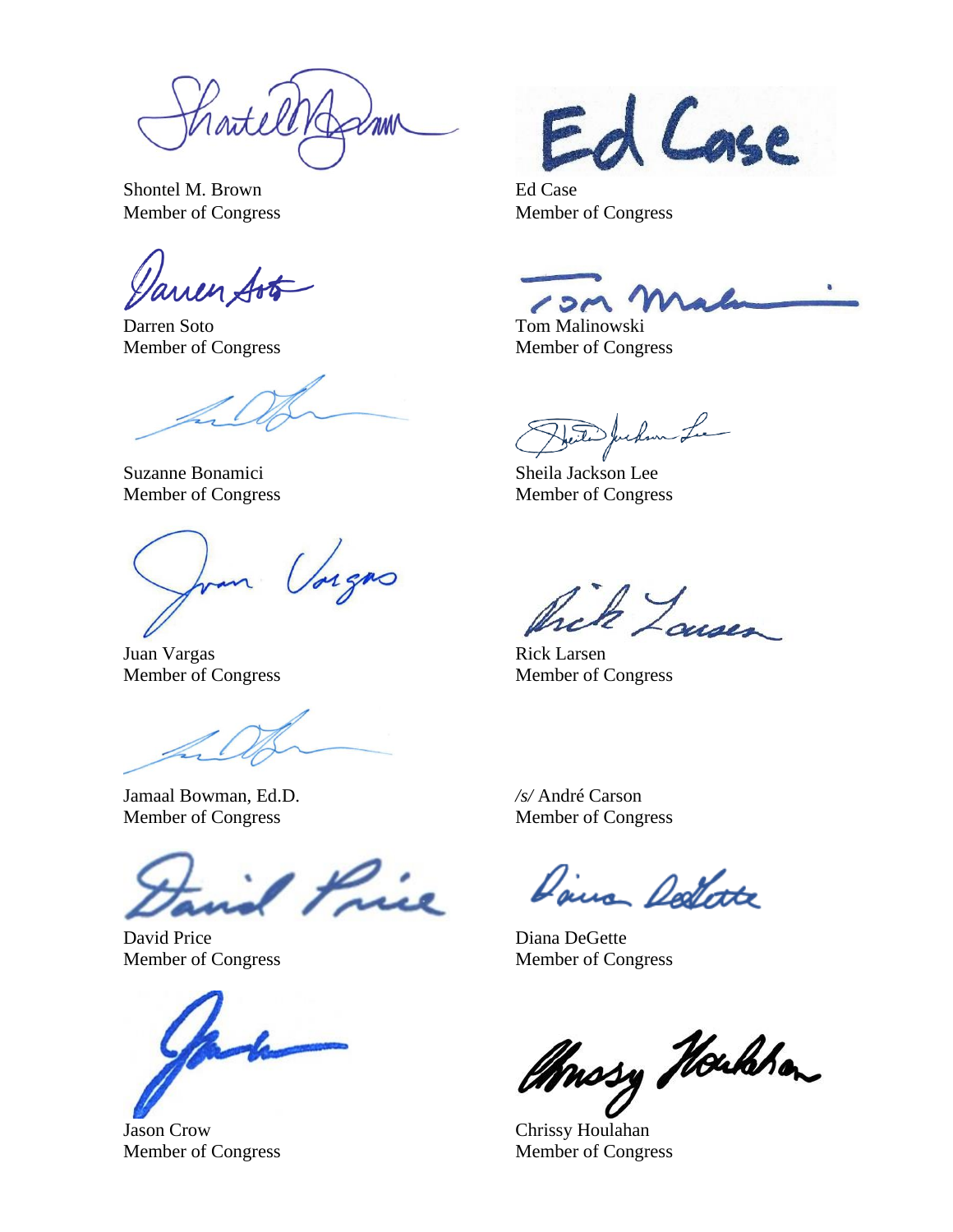Marie Newman **Anna G. Eshoo** Member of Congress Member of Congress

ame

Jamie Raskin Kim Schrier, M.D. Member of Congress Member of Congress

**PAQUIN CASTRO** 

Joaquin Castro Jared Huffman

tmi B

Ami Bera, M.D Grace Meng Member of Congress Member of Congress

Eleano H Noton

Eleanor Holmes Norton Barbara Lee Member of Congress Member of Congress

Pete Aguilar Lizzie Fletcher

m **Van** 

Vim Jehren

Member of Congress Member of Congress

Barban Lee

Hetaur

Member of Congress Member of Congress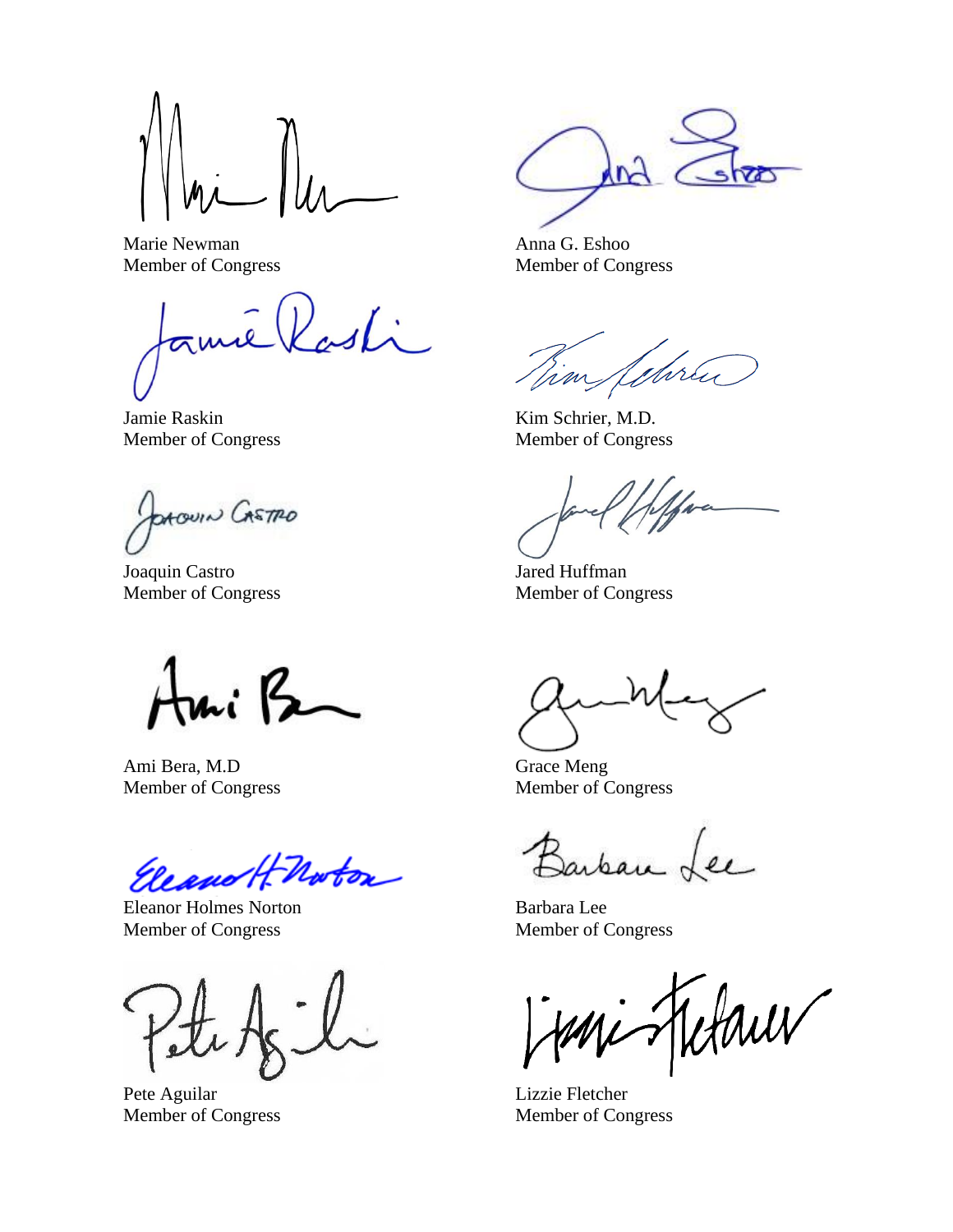ahana Hayps

Jahana Hayes Steven Horsford

*Carolyn* B. Maloney *Jimmy Gomez* 

Carolyn B. Maloney Jimmy Gomez Member of Congress Member of Congress

Kathy nanning

Madelune Dear

Madeleine Dean Member of Congress

 $\blacktriangleright$ 

Member of Congress Member of Congress

Kathy Manning Lisa Blunt Rochester Member of Congress Member of Congress

CC: Ur Mendoza Jaddou, Director, U.S. Citizenship and Immigration Services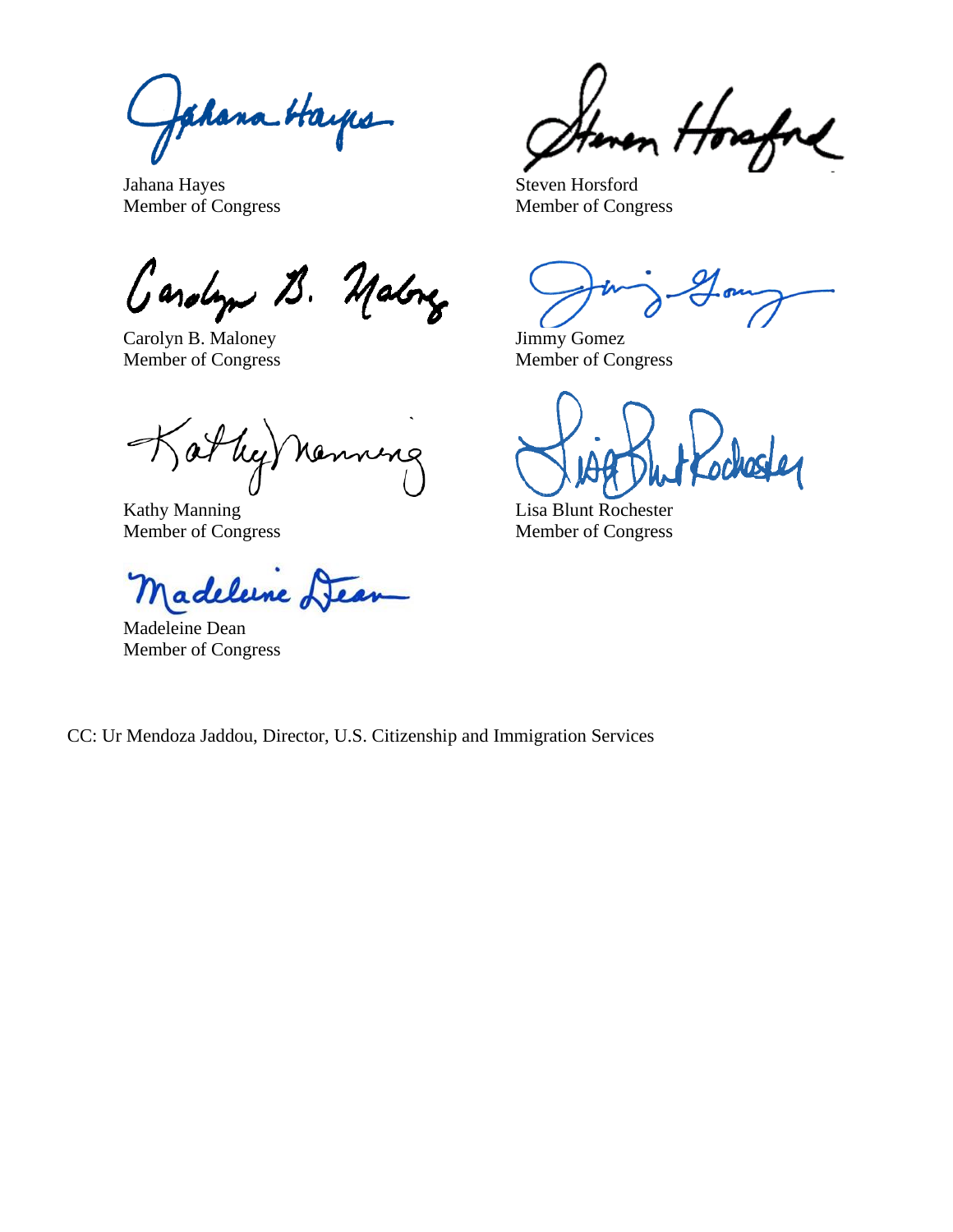U.S. Citizenship and Immigration Services *Office of the Director (MS 2000)* Camp Springs, MD 20588-0009 **U.S. Department of Homeland Security** 



March 23, 2022

The Honorable Al Lawson U.S. House of Representatives Washington, DC 20515

Dear Representative Lawson:

Thank you for your February 15, 2022, letter regarding delayed responses to congressional inquiries to U.S. Citizenship and Immigration Services (USCIS), specifically those responses from the USCIS Nebraska Service Center. Secretary Mayorkas asked that I respond on his behalf.

USCIS understands the importance of providing information in a timely manner to Members of Congress and their staff, and I am committed to improving our ability to do so despite our growing workload. As you are aware, USCIS processing times for applications and petitions, as well as responses to congressional inquiries, are longer than desired. USCIS recognizes the anxiety and hardships that delays may cause, and that is why tackling our backlogs and creating efficiencies is a priority for me.

As you note, the pandemic has presented challenges that have lengthened USCIS response times. In addition, USCIS is on pace to receive nearly 150,000 congressional inquiries this fiscal year, which would be nearly a 20 percent increase from previous years. For much of the pandemic, USCIS operated under a hiring freeze, thus limiting resources available to operations and congressional units. Nevertheless, USCIS is taking steps to mitigate the impact of these factors on backlogged adjudications and improve response times for congressional inquiries. To that end, we have:

- Lifted the hiring freeze and imposed an aggressive schedule to hire and train staff;
- Authorized overtime to focus on those lines of business that are backlogged; and
- Begun to digitize more workloads to increase efficiency and better align workloads with our workforce.

I am deeply thankful for congressional support, including your efforts to provide funds that are critical to the backlog reduction effort. We also appreciate the suggestions in your letter to improve response times, and our leadership team is taking them into consideration.